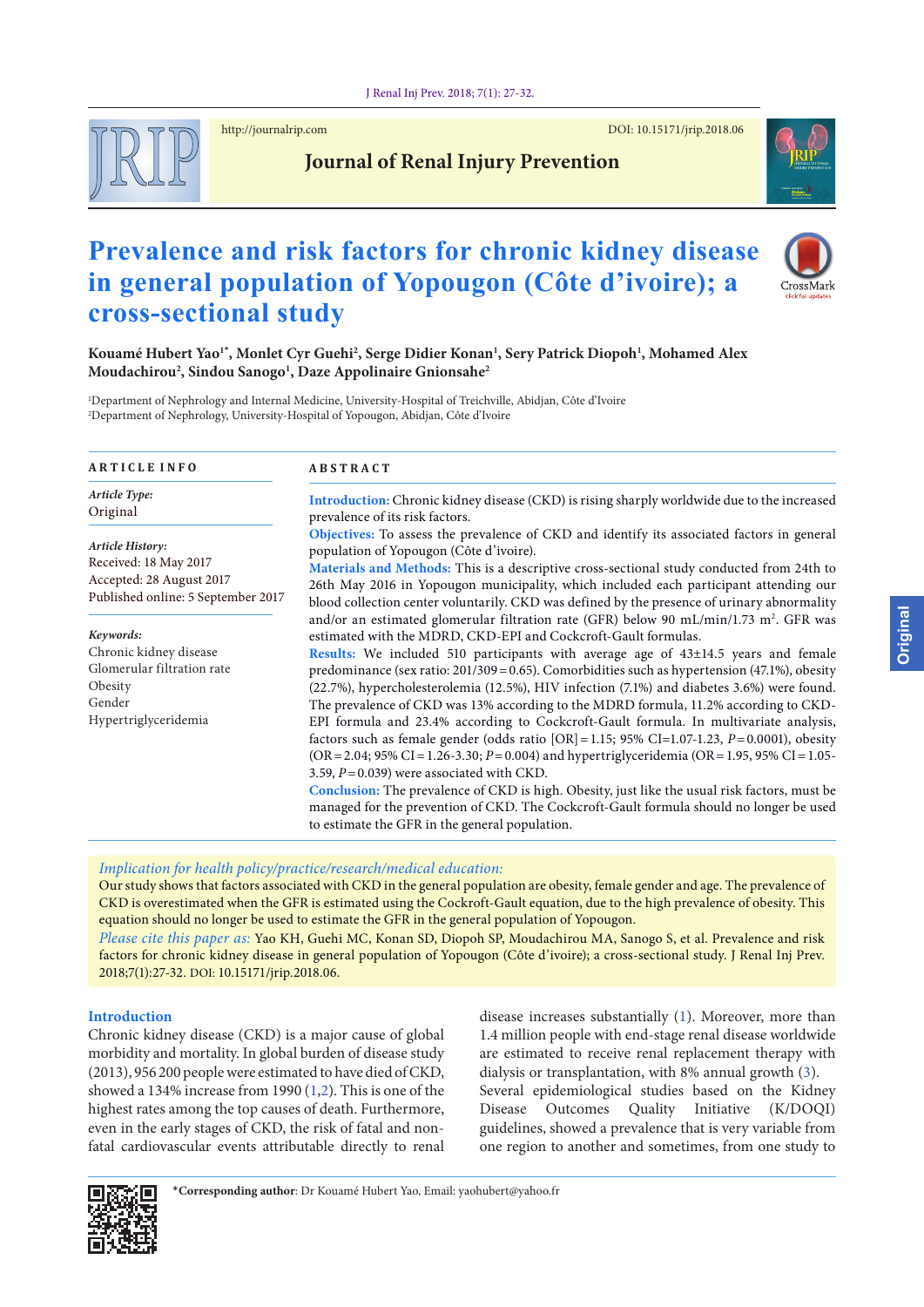#### Yao KH et al

another in the same region. In a study conducted in six regions of the world, the prevalence CKD was estimated to be 14.3% in general population and 36.1% in high-risk populations ([4\)](#page-4-3). The differences across countries and regions may reflect the racial, ethnic and environmental diversity, in addition to inequalities in access to healthcare due to the differences in health systems. In 2010, the prevalence of CKD in subjects aged 20 years and older was 10.4% for men and 11.8% for women [\(5](#page-4-4)). This prevalence varied according to income level. Thus, in high-income countries, the prevalence of CKD was 8.6% for men and 9.6% for women. In low- and middle-income countries, it was 10.6% for men and 12.5% for women.

In sub-Saharan Africa, the overall prevalence of CKD was 13.9%. The prevalence was 12.4% in urban areas and 16.5% in rural areas ([6\)](#page-4-5). There is also variability among African countries. There are data in Côte d'Ivoire, but these are hospital data and relate only to chronic renal failure (CRF), i.e. the advanced stage of CKD. These data show that, the prevalence of CRF shifted from 5.8% to 7.5% in the Department of Internal Medicine, Treichville Teaching Hospital ([7\)](#page-4-6). However, there is no data available in the general population.

#### **Objectives**

This study aims to assess the prevalence of CKD in the urban general population of Côte d'Ivoire and to identify its associated risk factors.

# **Patients and Methods**

# *Study type and site*

This is a cross-sectional study conducted in three days in Yopougon municipality. This municipality, located in Abidjan district, is the most populated in Cote d'Ivoire. Three various sites well attended by the population of Yopougon were identified as data collection sites.

# *Study population*

Anyone aged 18 and older, living in Côte d'Ivoire and attending our blood collection center was included. Participants under 18 years or with reported CRF, pregnancy and any hematuria during their menstrual cycle were not included to the study.

# *Study implementation*

One week before the start of activities, adults were informed and mobilized by community representatives. Messages were sent on the local community radio station for the mobilization of the population.

For each patient included, the following data were collected using a standardized survey form, consisted of sociodemographic data (date of birth, sex and occupation), clinical data (past- medical history, weight, height and urine strips), and laboratory data (fasting capillary blood glucose, serum creatinine, total cholesterol, triglycerides and HDL cholesterol).

For the urine strip test, we used MultistixR 10-parameter strips. The test was performed immediately after

collecting midstream urine specimens. Abnormalities such as proteinuria and hematuria were investigated. The appearance of at least two plus  $(+)$  for albuminuria and/or hematuria without associated leukocyturia was considered a positive test.

## *Definitions*

CKD is defined according to the K/DOQI guidelines (8). Our reference formula was the simplified MDRD (Modification in Diet of Renal Disease) formula. Glomerular filtration rate (GFR) was also estimated using the Cockroft-Gault (CG) and CKD epidemiology collaboration (CKD-EPI) formulas. As per K/DOQI guidelines, CKD is classified as stage 1 if GFR ≥90 mL/ min/1.73 m<sup>2</sup> with urine abnormality, as stage 2 if GFR is between 60 and 89 mL/min/1.73  $m^2$ , as stage 3 if GFR is between 30 and 59 mL/min/1.73  $m^2$ , as stage 4 if GFR is between 15 and 29 mL/min/1.73  $m^2$ , and as stage 5 if GFR  $<$ 15 mL/min/1.73 m<sup>2</sup>. Serum creatinine was measured using the Jaffe's method.

According to the World Health Organization (WHO) criteria [\(9](#page-5-0)), blood pressure was measured using a digital sphygmomanometer on the right arm of seated participant after at least a 5-minute rest. Blood pressure was measured twice and the averages were used in all analysis. Hypertension is defined as systolic blood pressure ≥140 mm Hg and/or diastolic blood pressure ≥90 mm Hg or normal blood pressure in people on antihypertensive therapy [\(10\)](#page-5-1). Diabetes is defined as fasting blood glucose higher than 126 mg/dL or normal blood glucose in a participant on anti-diabetic therapy [\(11\)](#page-5-2). Obesity is confirmed based on a body mass index greater than 30  $\text{kg/m}^2$ .

#### *Statistical analysis*

Data were entered into an Excel database and then analyzed using the SPSS software version 22. Quantitative variables were described in terms of means ± standard deviations (SDs) when their distribution was normal or in terms of medians and percentiles otherwise. In univariate analysis, the proportions of qualitative variables were compared across male and female participants using the chi-square test or Fisher's exact test. As regards the quantitative variables, the means were compared using the analysis of variance (ANOVA) test. Relative quantitative variables were transformed into categorical variables according to pathological norms. Qualitative or categorical variables with *P*<0.20 were included in a logistic regression model. The association between the variable and the various parameters was measured by the odds ratio (OR). The threshold of *P*<0.05 was considered significant.

#### *Ethical issues*

This research was performed following the Declaration of Helsinki and its latter amendments. Participants gave their written and informed consent to participate in the study by completing the consent form. This signed form was required prior to data collection. This study received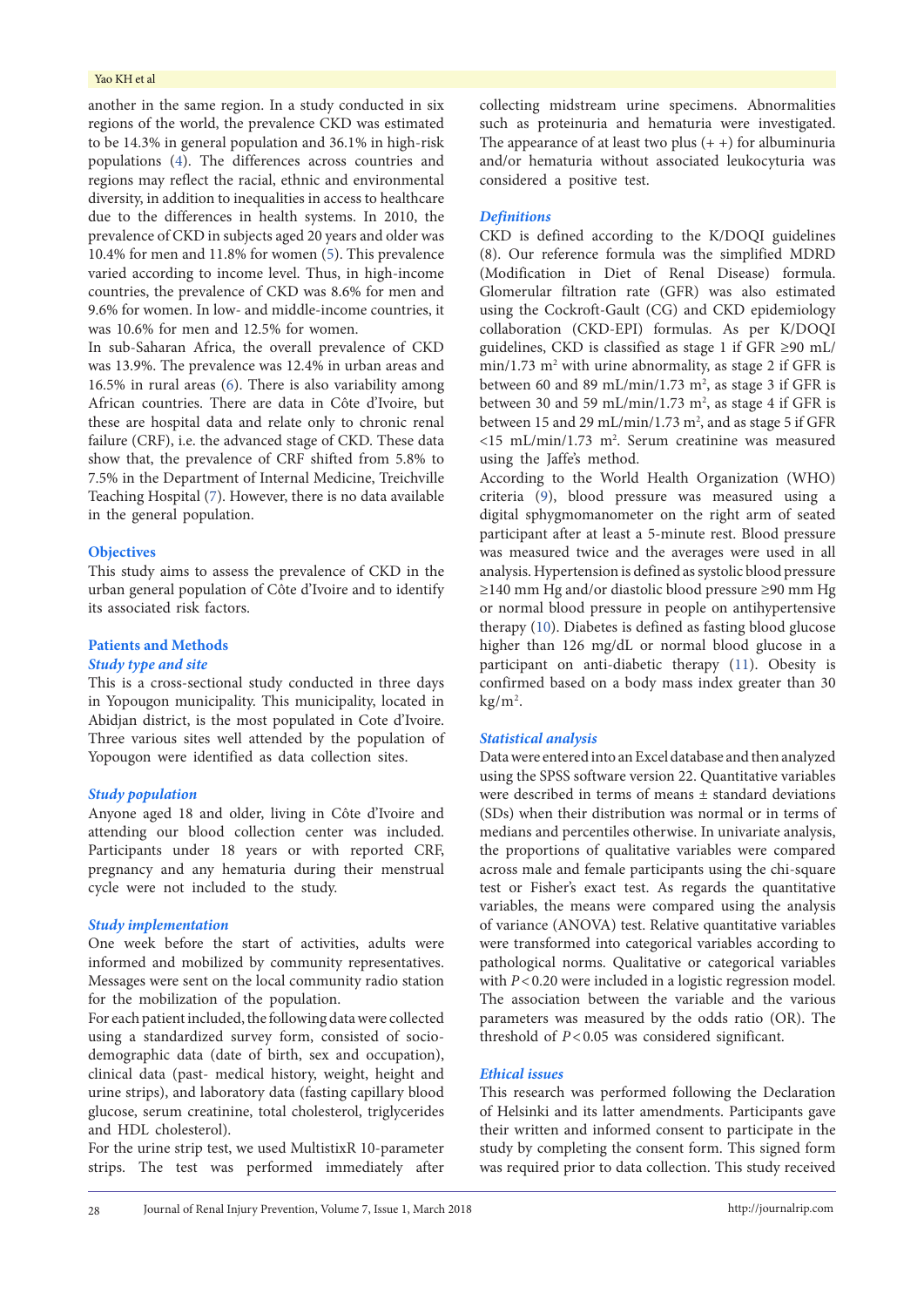approval from the National Research Ethics Committee of Côte d'Ivoire (# 031/MSLS/CNER-kp).

# **Results**

Our study included 510 participants, 309 of which were female and 201 were male (sex ratio: 0.65). The mean age was  $43.7 \pm 14.5$  years and all age groups were represented in this population [\(Table](#page-2-0) 1). The average age of female subjects was  $42.2 \pm 13.4$  years versus  $45.7 \pm 15.7$  years for male subjects  $(P=0.01)$ . In addition, the proportion of subjects ≥65 years was 2.3% in the female group versus 11.4% in the male group with a significant difference (OR=2.06, 95% CI=1.64-2.60, *P*=0.001) [\(Table](#page-2-0) 1).

Co-morbidities such as hypertension (47.1%), obesity (22.7%), HIV infection (7.1%) and diabetes (3.8%) were found. The proportion of obese subjects was 30.6% in the female group versus 10.2% in the male group with a significant difference (OR=1.50, 95%  $CI = 1.33 - 1.70$ ;  $P = 0.0001$ ). Similarly, the proportion

<span id="page-2-0"></span>**Table 1.** General characteristics of population by gender

of hypertriglyceridemia was significantly higher in the female group (14.9%) than in the male group (8.9%) (OR=1.21, 95% CI=1.02-1.44; *P*=0.032).

According to the MDRD formula, the prevalence of CKD was 13%. This was 11.2% according to the CKD-EPI formula and 23.5% according to the CG formula. The GFR was between 60-90 mL/min/1.73 m<sup>2</sup> in 11.2% of subjects. It was between  $30-60$  mL/min/1.73 m<sup>2</sup>, in 0.89%. Accordingly GFR between 15-30 mL/min/1.73  $m<sup>2</sup>$  was in 0.44% and finally GFR <15 mL/min/1.73 m<sup>2</sup> was seen in 0.44 %( using MDRD formula) (Table 1). Furthermore using CKD-EPI formula, GFR between 60- 90 mL/min/1.73 m<sup>2</sup> was in 9.1% of subjects, GFR between 30-60 mL/min/1.73  $m^2$  was in 1.1% of cases, GFR between 15-30 mL/min/1.73 m2 detected in 0.4% of participants and finally GFR <15 mL/min/1.73 m<sup>2</sup> was found in 0.44% of individuals. Finally GFR between 60-90 mL/min/1.73 m2 was in 19.6% of subjects, GFR between 30-60 mL/ min/1.73 m<sup>2</sup> was found in 1.1% of subjects, and GFR

|                            | Total $(n = 510)$ | Male $(n = 201)$ | Female $(n = 309)$ | P value | OR (95% CI)         |
|----------------------------|-------------------|------------------|--------------------|---------|---------------------|
| Age (y)                    |                   |                  |                    |         |                     |
| Mean                       | 43.7±14.5         | 45.7±15.7        | $42.2 \pm 13.4$    | 0.010   |                     |
| $25$                       | 9.2% (47/510)     | 10% (20/201)     | 8.7% (27/309)      | 0.37    | $1.08(0.76-1.54)$   |
| 25-35                      | 18.2% (93/510)    | 16.9% (34/201)   | 19.1% (59/309)     | 0.30    | $1.05(0.89-1.25)$   |
| 35-45                      | 22% (112/510)     | 23.9% (48/201)   | 20.7% (64/309)     | 0.23    | $1.11(0.87 - 1.42)$ |
| 45-55                      | 15.9% (81/510)    | 14.4% (29/201)   | 16.8% (52/309)     | 0.27    | 1.07 (0.89-1.28)    |
| 55-65                      | 19% (97/510)      | 21.9% (44/201)   | 17.2% (53/309)     | 0.11    | $1.19(0.92 - 1.53)$ |
| $\geq 65$                  | 5.9% (30/510)     | 11.4% (23/201)   | 2.3% (7/309)       | 0.0001  | $2.06(1.64-2.60)$   |
| Co-morbidities             |                   |                  |                    |         |                     |
| Hypertension               | 47.1% (239/507)   | 50.5% (101/200)  | 45% (138/308)      | 0.12    | $1.14(0.92 - 1.42)$ |
| <b>Diabetes</b>            | 3.8% (19/500)     | 5.6% (11/200)    | 2.6% (8/303)       | 0.07    | $0.68(0.40-1.16)$   |
| HIV                        | 7.1% (36/508)     | 5.5% (11/200)    | 8.1% (25/308)      | 0.17    | $1.15(0.92 - 1.45)$ |
| Inherited kidney disease   | 8.2% (42/510)     | 8% (16/201)      | 8.4% (26/309)      | 0.49    | $0.96(0.64 - 1.44)$ |
| Obesity                    | 22.7% (114/503)   | 10.2% (20/196)   | 30.6% (94/307)     | 0.0001  | $1.50(1.33-1.70)$   |
| Hypercholesterolemia       | 12.5% (62/495)    | 8.9% (17/192)    | 14.9% (45/303)     | 0.032   | $1.21(1.02-1.44)$   |
| Hypertriglyceridemia       | 3.6% (17/468)     | 4.4% (8/181)     | $3.1\% (9/287)$    | 0.31    | $0.85(0.51 - 1.16)$ |
| Proteinuria ≥++            | 10.1% (51/506)    | 12% (24/200)     | 8.8% (27/306)      | 0.15    | $0.86(0.66-1.13)$   |
| Hematuria ≥++              | 7.5% (38/506)     | 5% (10/200)      | 9.2% (28/306)      | 0.05    | $1.24(101-1.52)$    |
| Average creatinine (mg/dL) | $0.78 + 0.66$     | $0.87 + 0.99$    | $0.72 \pm 0.28$    | 0.012   |                     |
| GFR/MDRD                   |                   |                  |                    |         |                     |
| $\geq 90$                  | 87% (388/446)     | 94.2% (179/190)  | 81.6% (209/256)    | 0.0001  | $2.43(1.41 - 4.18)$ |
| 60-90                      | 11.2% (50/446)    | 4.2% (8/190)     | 16.4% (42/256)     | 0.0001  | $1.44(1.25-1.67)$   |
| 30-60                      | $0.9\%$ (4/446)   | $0.5\%$ (1/190)  | $1.1\%$ (3/256)    | 0.48    | $1.24(0.70-2.19)$   |
| 15-30                      | $0.4\%$ (2/446)   |                  | $0.7\%$ (2/256)    | 0.36    | $1.65(1.54-1.77)$   |
| <15                        | $0.4\%$ (2/446)   | 1% (2/190)       |                    | 0.15    | 2.55 (2.29-2.84)    |
| GFR/CKD-EPI                |                   |                  |                    |         |                     |
| $\geq 90$                  | 88.8% (397/447)   | 96.3% (184/191)  | 83.2% (213/256)    | 0.0001  | 3.08 (1.96-4.83)    |
| 60-90                      | $9.1\% (41/447)$  | 2% (4/191)       | 14.4% (37/256)     | 0.0001  | $1.55(1.37-1.76)$   |
| $30 - 60$                  | $1.1\%$ (5/447)   | $0.5\%$ (1/191)  | 1.5% (4/256)       | 0.34    | $0.50(0.08-2.92)$   |
| 15-30                      | $0.4\%$ (2/447)   |                  | $0.7\%$ (2/256)    | 0.36    | $1.65(1.54-1.77)$   |
| $<15$                      | $0.4\%$ (2/447)   | 1% (2/191)       |                    | 0.15    | 2.55 (2.29-2.84)    |
| GFR/CG                     |                   |                  |                    |         |                     |
| $\geq 90$                  | 76.5% (339/443)   | 77.7% (146/188)  | 75.7% (193/255)    | 0.35    | $1.33(0.79-1.14)$   |
| 60-90                      | 19.6% (87/443)    | 18.6% (35/188)   | 20.3% (52/255)     | 0.47    | $1.02(0.77-1.35)$   |
| 30-60                      | $1.1\%$ (5/443)   | $0.5\%$ (1/188)  | $1.5\%$ (4/255)    | 0.34    | 1.32 (0.85-2.06)    |
| 15-30                      | $0.4\%$ (2/443)   |                  | $0.7\% (2/255)$    | 0.36    | $1.65(1.54-1.77)$   |
| <15                        | $0.4\%$ (2/443)   | 1% (2/188)       |                    | 0.15    | 2.55 (2.29-2.84)    |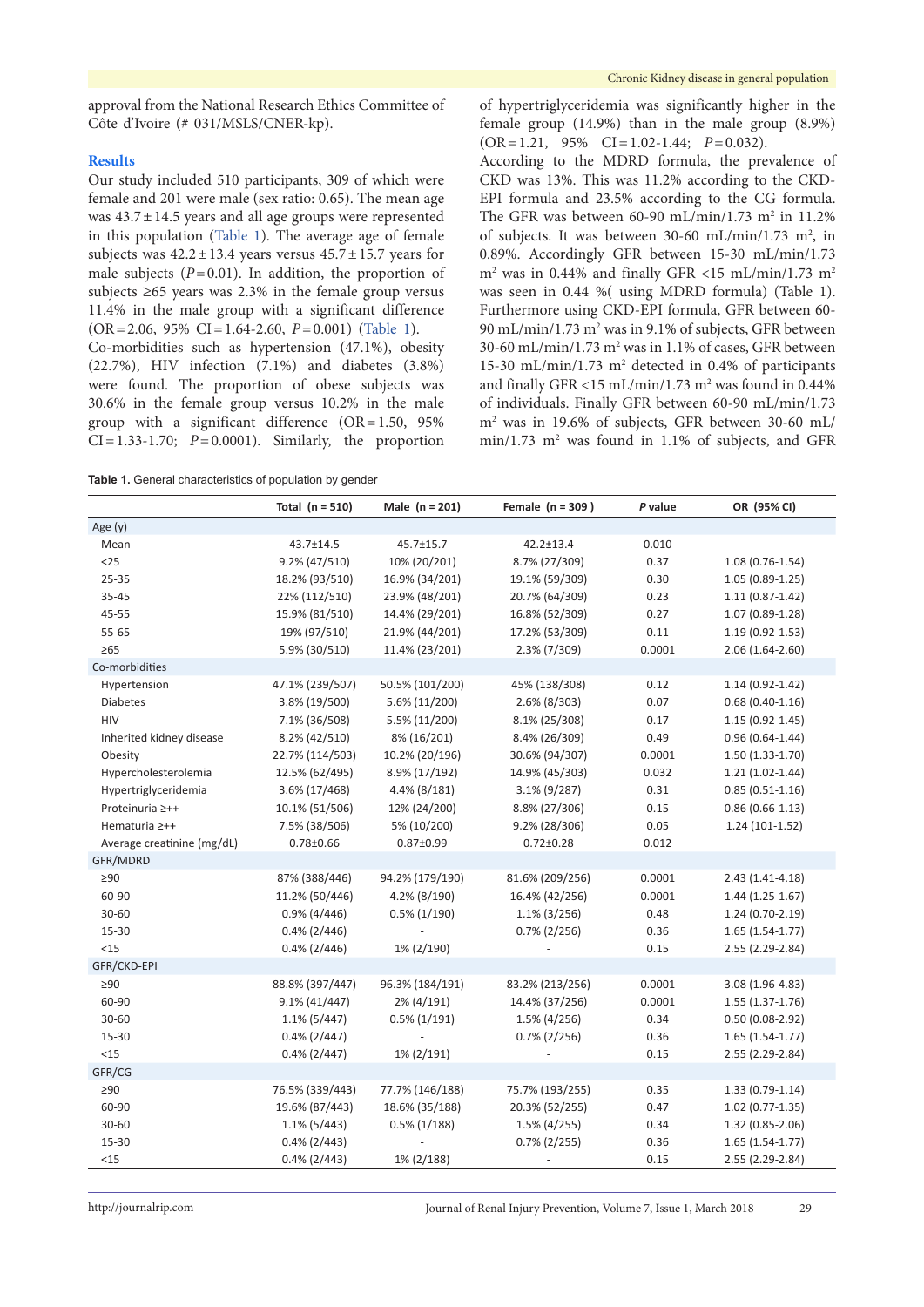#### Yao KH et al

between  $15-30$  mL/min/1.73 m<sup>2</sup> was detected in 0.4% of cases and finally GFR <15 mL/min/1.73  $m<sup>2</sup>$  detected in 0.44%, by CG formula (Table 1).

Patients with CKD had an average age of  $45.5 \pm 13$  years versus  $43\pm14.8$  years in the group without CKD ( $P=0.34$ ). In the group with CKD, the female gender accounted for 81% and the male sex accounted for 19%. The most commonly observed age groups were 35-45 years, 45- 55 years and 55-65 years [\(Table](#page-3-0) 2). The leading comorbidities were hypertension (51.7%), obesity (36.2%), diabetes (6.8%) and HIV infection (3.4%) in the group with CKD. The proportion of women was significantly higher in the group with CKD than in the group without CKD (OR=1.15, 95% CI=1.07-1.23, *P*=0.001), as were the proportions of obesity  $(OR = 2.04, 95\% \text{ CI} = 1.26$ -3.30; *P*=0.004) and hypertriglyceridemia (OR=1.95; 95% CI=1.05-3.59; *P*=0.03). In multivariate analysis, factors such as age ranging from 45 to 55 years (OR=2.09, 95% CI=1.10-3.97; *P*=0.024), female sex (OR=3.01, 95% CI=1.54-5.85; *P*=0.001), obesity (OR=2.29, 95%  $CI = 1.29 - 4.06$ ;  $P = 0.005$ ) and hypertriglyceridemia (OR=2.24, 95% CI=1.03-4.86; *P*=0.04) were associated with CKD in our study population [\(Table](#page-4-7) 3).

#### **Discussion**

The high prevalence of CKD in urban population was reported in similar proportions in studies conducted in sub-Saharan Africa ([12](#page-5-3)-[15](#page-5-4)). The authors reported a high prevalence of factors such as hypertension, diabetes, and long-term administration of herbal medicines and street drugs. These factors were identified as predictors of CKD [\(6](#page-4-5)[,16\)](#page-5-5). According to Seck et al, hypertension and age were associated with CKD ([12](#page-5-3)).

The prevalence of CKD was variable depending on the equation used to estimate the GFR. It was lower with using the CKD-EPI equation and higher when used the

CG equation as demonstrated by Kaze et al in Cameroon [\(15](#page-5-4)). However, assessment of GFR by CG was higher in our study than that mentioned above (14%), probably because of the high proportion of obesity associated with CKD in our population. Considering the GFR <60 mL/min, the proportion of CKD was virtually identical, regardless of the equation. Therefore, GC equation should no longer be used to estimate the GFR in the Ivorian general population. Moreover, the ethnicity factor of these equations increasingly raises questions. For example, a recent study conducted in the Ivorian population revealed that in African black subjects, the performance of the MDRD and CKD-EPI equations is significantly better in the general population without the currently recommended "African-American" factor. The "African-American" ethnicity factor appears to be inadequate for GFR estimation and should not be used for West-African black populations [\(17\)](#page-5-6).

Obesity was identified as a predictor of CKD [\(15](#page-5-4)). Our population consisted mostly of female subjects. Furthermore, the proportion of obesity and hypertriglyceridemia was significantly higher in female subjects. In sub-Saharan Africa, obesity and dyslipidemia are more common in women than in men [\(18,](#page-5-7)[19\)](#page-5-8). Several studies have reported that overweight and obesity are associated with an increased incidence of CKD [\(20](#page-5-9)[,21\)](#page-5-10). This association appears to be stronger in diabetic patients with CRF but also significantly higher in nondiabetic patients with end-stage CRF ([22](#page-5-11)). Obesity results in complex metabolic abnormalities that have widerange effects on kidneys. The exact mechanisms whereby obesity may worsen or cause CKD remain unclear. Obese individuals are exposed to comorbid factors such as diabetes or hypertension. There are also the effects of adiposity that could directly affect the kidneys, by the endocrine activity of the adipose tissue with production of

<span id="page-3-0"></span>**Table 2.** Characteristics of population with or without CKD in univariate analysis

|                      | With CKD<br>$(n = 58)$ | <b>Without CKD</b><br>$(n = 388)$ | P value | OR (95% CI)       |
|----------------------|------------------------|-----------------------------------|---------|-------------------|
| Male                 | 19% (11/58)            | 46.1% (179/388)                   | 0.0001  | $0.38(0.16-0.59)$ |
| Female               | 81% (47/58)            | 53.9% (209/388)                   | 0.0001  | $1.15(1.07-1.23)$ |
| Age $(y)$            |                        |                                   |         |                   |
| $25$                 | $6.9\%$ (4/58)         | 10.6% (41/388)                    | 0.27    | $0.71(0.27-1.87)$ |
| $25 - 35$            | 13.8% (8/58)           | 20.4% (79/388)                    | 0.15    | $0.70(0.34-1.42)$ |
| 35-45                | 25.9% (15/58)          | 24.2% (94/388)                    | 0.44    | $1.20(0.69-2.07)$ |
| 45-55                | 20.7% (16/58)          | 16.2% (63/388)                    | 0.10    | $1.95(1.16-3.28)$ |
| 55-65                | 20% (12/58)            | 21.4% (83/388)                    | 0.53    | $1.08(0.59-1.95)$ |
| $\geq 65$            | $8.6\%$ (5/58)         | 6.5% (25/388)                     | 0.34    | $1.47(0.63-3.40)$ |
| Co-morbidities       |                        |                                   |         |                   |
| Hypertension         | 51.7% (30/58)          | 45.8% (210/458)                   | 0.33    | $1.15(0.71-1.85)$ |
| <b>Diabetes</b>      | $6.8\%$ (4/58)         | 3.8% (15/386)                     | 0.16    | $1.86(0.75-4.61)$ |
| <b>HIV</b>           | $3.4\%$ (2/58)         | 7.8% (30/386)                     | 0.18    | $0.46(0.11-1.80)$ |
| Inherited KD         | 10.3% (6/58)           | 9.3% (36/386)                     | 0.36    | $1.25(0.57-2.74)$ |
| Obesity              | 36.2% (21/58)          | 20.2% (79/386)                    | 0.004   | $2.04(1.26-3.30)$ |
| Hypercholesterolemia | $8.6\%$ (5/58)         | 12.2% (47/386)                    | 0.39    | $0.81(0.36-1.81)$ |
| Hypertriglyceridemia | $6.8\%$ (5/58)         | 3.1% (12/386)                     | 0.039   | $1.95(1.05-3.59)$ |

Abbreviations: KD, kidney disease; HIV, human immunodeficiency virus.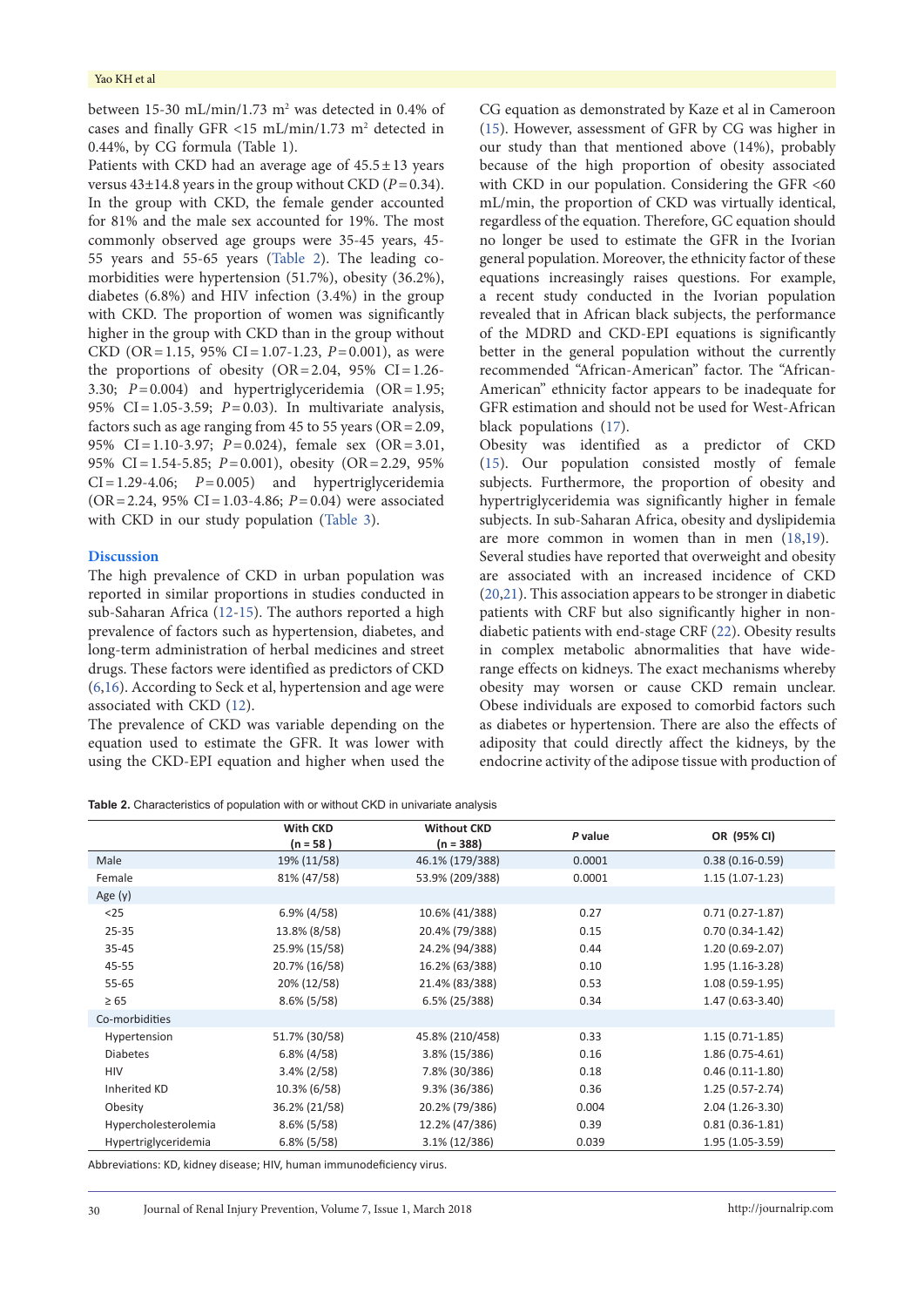#### <span id="page-4-7"></span>**Table 3.** Risk factors for CKD in multivariate analysis

| <b>Variables</b>     | P value | OR   | 95% CI |        |
|----------------------|---------|------|--------|--------|
|                      |         |      | Lower  | Higher |
| Female               | 0.001   | 3.01 | 1.54   | 5.85   |
| Age $\geq 65$ years  | 0.37    | ٠    | -      | ٠      |
| Age 45-55 years      | 0.024   | 2.09 | 1.10   | 3.97   |
| <b>Diabetes</b>      | 0.19    |      |        |        |
| Obesity              | 0.005   | 2.29 | 1.29   | 4.06   |
| hypertriglyceridemia | 0.042   | 2.24 | 1.03   | 4.86   |

adiponectin, leptin and resin. These abnormalities include development of inflammation, abnormal lipid metabolism, activation of the renin-angiotensin-aldosterone system, and increased production of insulin and insulin resistance [\(23\)](#page-5-12). These various effects result in specific renal pathologic changes. This may explain the increased risk of CKD observed in obese patients. Obesity, just like the usual risk factors such as hypertension, diabetes and HIV infection, thus appears to be a risk factor for CKD. In our context, the fight against obesity forms part of the overall prevention of the cardiovascular risk. In high-income countries, the populations' mentalities have changed a lot. Play areas for practicing sports are crowded on weekends. As for people living in low-income populous areas, they indulge in their favorite leisure activity, i.e. football. Women remain sedentary due to lack of adequate fitness centers for them. It is at this level that awareness must be further raised to reduce substantially the proportion of obese individuals.

# **Conclusion**

The prevalence of CKD is high in our study. The CG formula should no longer be used to estimate the GFR in the general population. Factors such as female sex, obesity and hypertriglyceridemia were associated with CKD. Obesity, just like the usual risk factors such as hypertension, diabetes and HIV infection, should be managed to prevent this disease in our country. Mass awareness campaigns and education sessions on healthy lifestyle are required for the population.

### **Study limitations**

Our study has limitations that must be considered when interpreting the results. The cross-sectional nature of the study and the determination of serum creatinine by the Jaffe method are limitations.

### **Acknowledgements**

We thank the members of "Ivoirian Society of nephrology" for their participation in the study.

# **Authors' contribution**

KHY made a substantial contribution to the conception, design, analysis and interpretation of data. He was also involved in drafting the manuscript and revising it critically for important intellectual content. SDK, SPD, MAM and MCG collected data. SS and DAG revised the

manuscript critically for important intellectual content. All authors read and approved the final paper.

# **Conflicts of interest**

The authors declare no conflict of interest.

#### **Ethical considerations**

Ethical issues (including plagiarism, data fabrication, double publication) have been completely observed by the authors.

# **Funding/Support**

No funding was received for this study.

## **References**

- <span id="page-4-0"></span>1. GBD 2013 Mortality and Causes of Death Collaborators. Global, regional, and national age–sex specifi c all-cause and cause-specific mortality for 240 causes of death, 1990–2013: a systematic analysis for the Global Burden of Disease Study 2013. Lancet 2015; 385:117–71. doi: 10.1016/S0140-6736(14)61682-2.
- <span id="page-4-1"></span>2. Global Burden of Disease Study 2013 Collaborators. Global, regional, and national incidence, prevalence, and years lived with disability for 301 acute and chronic diseases and injuries in 188 countries, 1990– 2013: a systematic analysis for the Global Burden of Disease Study 2013. Lancet 2015;386:743-800. doi: 10.1016/S0140-6736(15)60692-4.
- <span id="page-4-2"></span>3. White SL, Chadban SJ, Jan S, Chapman JR, Cass A. How can we achieve global equity in provision of renal replacement therapy? Bull World Health Organ. 2008;86:229-37.
- <span id="page-4-3"></span>4. Ene-Iordache B, Perico N, Bikbov B, Carminati S, Remuzzi A, Perna A, et al. Chronic kidney disease and cardiovascular risk in six regions of the world (ISN-KDDC): a cross-sectional study. Lancet Glob Health 2016;4:e307–19. doi: 10.1016/S2214- 109X(16)00071-1.
- <span id="page-4-4"></span>5. Mills KT, Xu Y, Zhang W, Bundy JD, Chen CS, Kelly TN, Chen J, He J. A systematic analysis of worldwide population-based data on the global burden of chronic kidney disease in 2010. Kidney Int. 2015; 88: 950–57. doi: 10.1038/ki.2015.230.
- <span id="page-4-5"></span>6. Stanifer JW, Jing B, Tolan S, Helmke N, Mukerjee R, Naicker S, Patel U. The epidemiology of chronic kidney disease in sub-Saharan Africa: a systematic review and meta-analysis. Lancet Glob Health. 2014;2: e174-81. doi: 10.1016/S2214-109X(14)70002-6.
- <span id="page-4-6"></span>7. Ouattara B, Kra O, Yao H, Kadjo K, Niamkey EK. Particularités de l'insuffisance rénale chronique chez des patients adultes noirs hospitalisés au service de médecine interne du CHU de Treichville. Nephrol Ther. 2011;7:531-4. doi: 10.1016/j. nephro.2011.03.009.
- 8. National Kidney Foundation. K/DOQI Clinical Practice Guidelines for Chronic Kidney Disease: Evaluation, Classification and Stratification. Am J